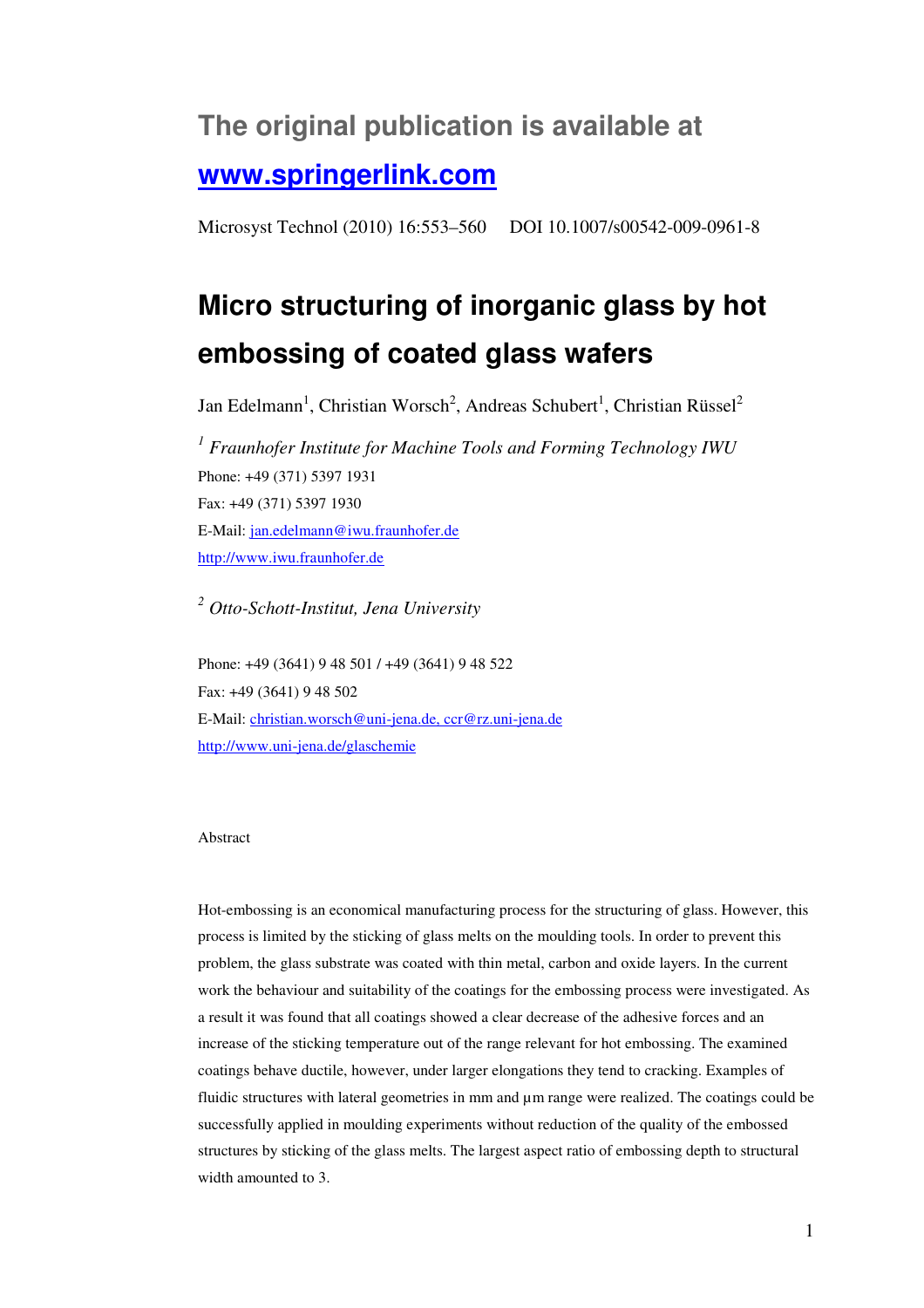## **Introduction**

The material glass plays an important part in many applications of micro system technologies. It offers a high thermal stability, chemical durability as well as a wide variation of refractive indices in comparison to polymers (Katsuki 2006). Furthermore, inorganic glasses do not show ageing. For micro-fluidic applications the possibility of surface functionalisation, good fluorescence characteristics, the high mechanical strength, the good mechanical stability as well as some dielectric properties are advantageous. The latter permits to construct electrokinetic fluid actuators. Due to its biocompatibility biological chips on glass substrates are possible (Khan-Malek et al. 2007; Tay et al. 2006). With respect to optical applications, the variable refractive indices, combined with a very small light absorption allow a compact design of optical components. Hence, the realization of new optical layout conceptions as well as the integration of optical and mechanical functions (Brinksmeier et al. 2004; Yan et al. 2009) is feasible. The micro structuring of glass by forming processes based on viscous flow of glass melts at high temperatures permits a cost-efficient production of microelectromechanical system (MEMS) components.

Especially in respect of batch-based manufacturing is it necessary to qualify a production technology for flat glass on wafer level base (Schubert et al. 2006). One of the problems associated with the hot embossing of glass is the contact behaviour between the mould and the hot glass melt. If the process is carried out at too low viscosities i.e. too high temperatures, adhering or sticking of the glass to the mould surface occurs. This might lead to a damage of the glass or the mould (Klocke and Pongs 2004). If the process is carried out at lower temperatures, where the viscosity is notably larger, the necessary mechanical forces are too large to enable a fast production process. To overcome this problem, it was tested to decouple the glass viscosity from the sticking behaviour. For this purpose the forming moulds were coated, which showed, however, only limited success and brought satisfying results only when using the classical glass pressing process (Rieser 2004). A shift of the sticking temperature in the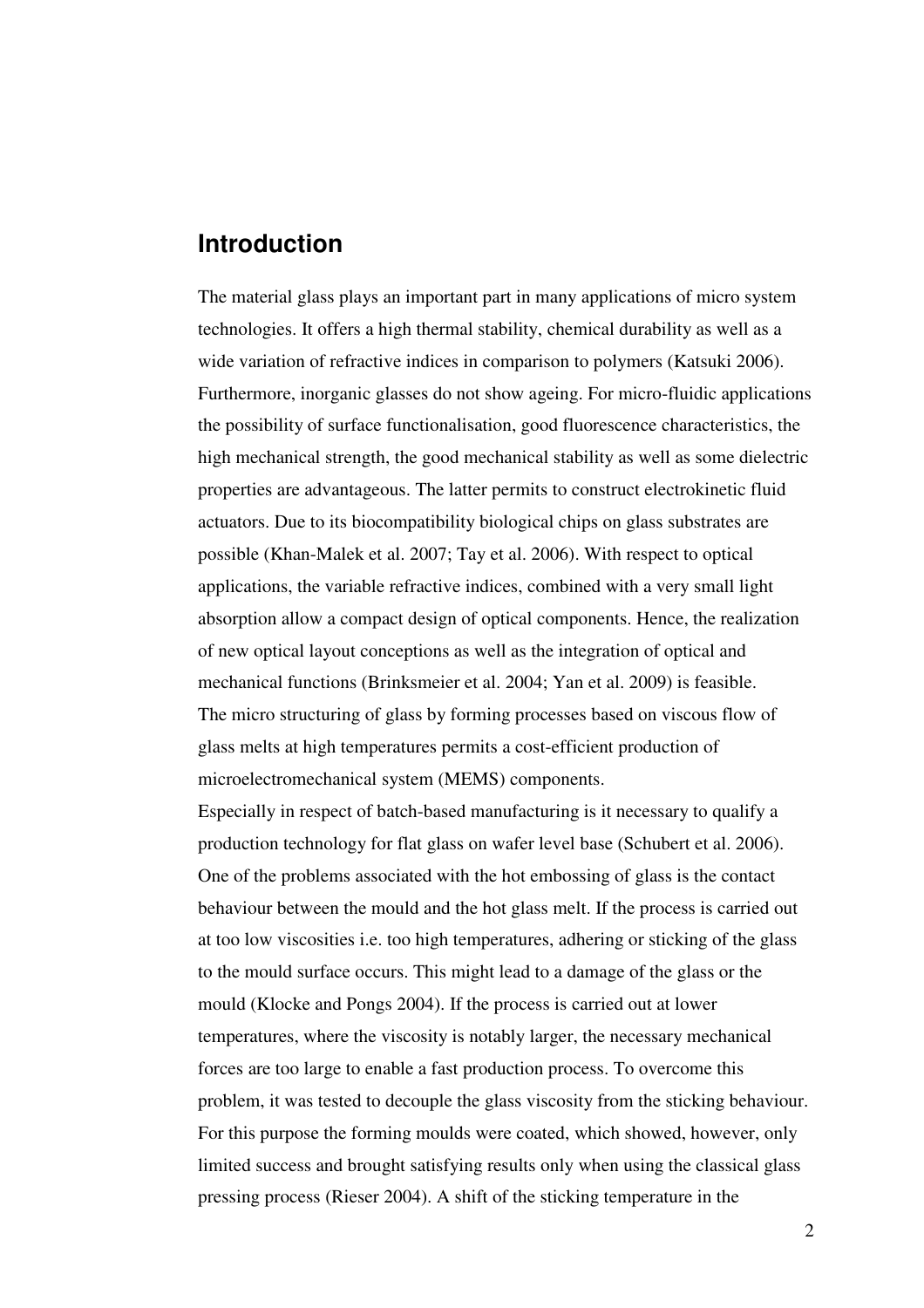isothermal hot embossing process to lower viscosities was not observed (Rieser et al. 2007). The high strains for the production of microstructures with high aspect ratios require lower viscosities during the pressing procedure (Hock et al. 2003). Low viscosities are necessary in order to complete the pressing operation in a reasonable process time with moderate pressing forces. To prevent these problems, a new coating strategy was developed. It aimed at the decoupling of the viscosity in the glass volume from the sticking behaviour at the glass surface. In contrast to the approaches described above, not the mould, but the glassy substrate was coated (Edelmann et al. 2008). The new coating-strategy has many advantages: For every hot embossing operation, the same parameters can be applied since there is no abrasion of the coating layer. The requirements to coat flat glasses are much lower than to coat a complex mould. Furthermore, the coating of float-glass is state of the art.

## **Experimental procedure**

#### **Substrate and Coatings**

As substrates, 50 mm diameter wafers of 1.6 mm thick soda-lime and 1 mm borosilicate float glass were used.

The investigated coatings are amorphous carbon, metallic coatings of chromium and gold as well as oxide coatings of  $TiO<sub>2</sub>$  and  $SiO<sub>2</sub>$ . The metallic coatings were deposited by PVD-processes with a thickness range of  $10 - 50$  nm. The carbon coatings were evaporated from vacuum with a thickness of 50 nm. For the  $TiO<sub>2</sub>$ and  $SiO<sub>2</sub>$  coatings, sol-gel processes were used. Furthermore a Combustion-Chemical-Vapour-Deposition (CCVD) process was used for the preparation of silica layers. The thicknesses of all oxide coatings were in the range from 40 to 100 nm.

Before coating, the glasses were cleaned and dried. The samples were emerged in a cleaning liquid for 10 min at 65°C in a ultrasonic bath to remove dirt and fat from the surface. Afterwards they were rinsed with distilled water and placed again in the ultrasonic bath for another 10 min. Subsequently the samples were dried at 100°C.

The gold coatings were deposited by sputtering (by the Institute for Applied Physics of Jena University, Germany) and the chromium coatings by a PVD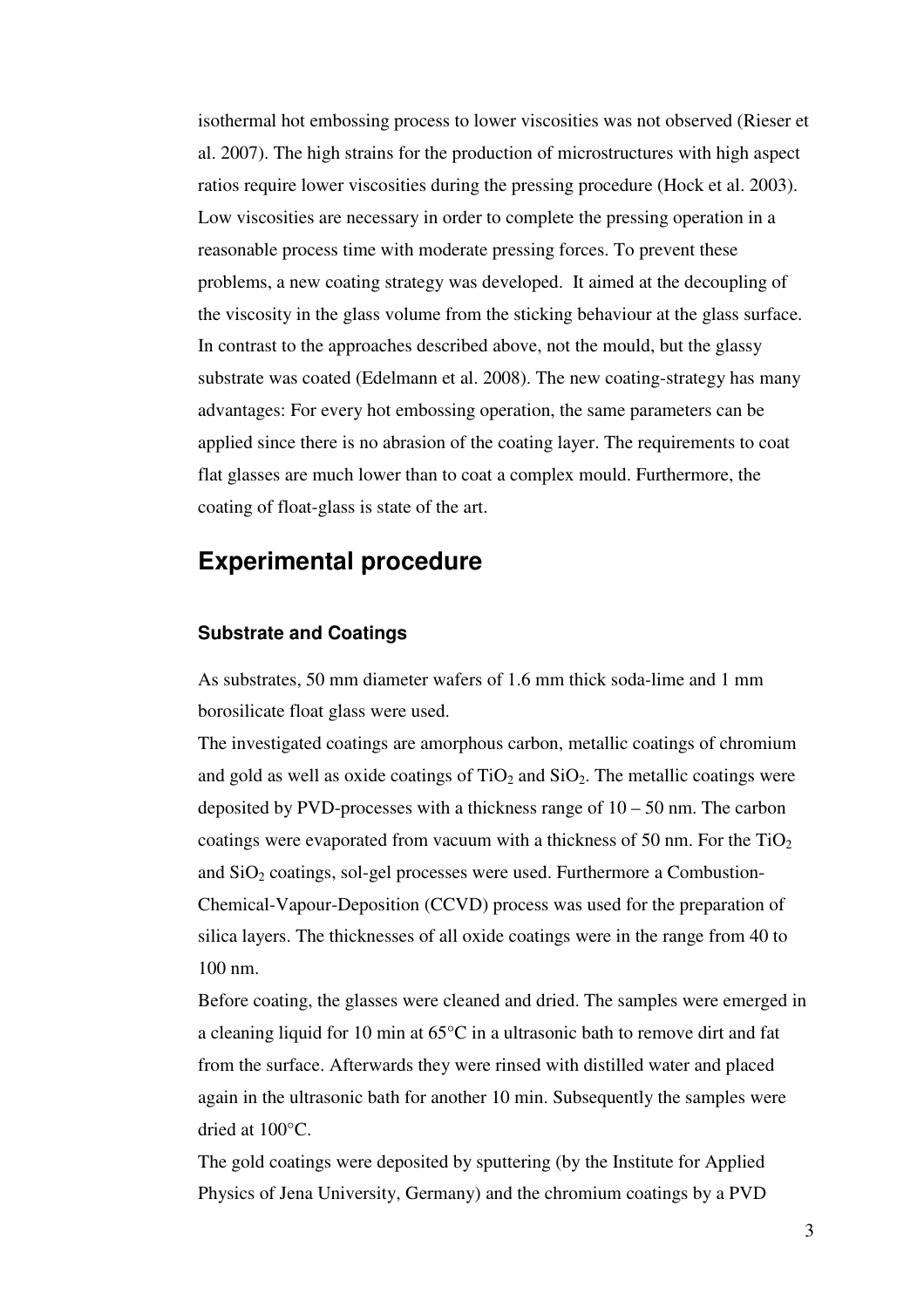process (by the INOVAP Innovative Vakuum- und Plasmatechnik GmbH, Dresden, Germany). The carbon coatings were prepared by evaporation in vacuum (Edwards Auto 306 from Edwards Hochvakuum GmbH, Marburg, Germany) at 1 x  $10^{-6}$  mbar for 1 s and subsequent resublimation. For sol-gel coatings, a dip-coating process was used. The precursor for the  $TiO<sub>2</sub>$ coatings is tetraisopropyl-orthotitanate (TPOT) and for the  $SiO<sub>2</sub>$ -coatings tetraethyl-orthosilicate (TEOS). The composition of the  $TiO<sub>2</sub>$ -sols was: 39.62 ml TPOT, 157.06 ml Ethanol, 2.43 ml  $H<sub>2</sub>O$  and 0.89 ml HCl. For the SiO<sub>2</sub>-sols, the composition was: 60.8 ml TEOS, 125.3 ml Ethanol, 29.33 ml H2O, 3.04 ml  $CH<sub>3</sub>COOH$ . Before use, the SiO<sub>2</sub>-sol was aged for 2 days. To perform different film thicknesses, the drawing speed was varied in the range of 5 to 15 cm/min. After coating, the samples were dried for 30 min at 100°C and subsequently calcined for 30 min at 500°C.

The CCVD process was performed with a commercial flame coating device (Pyrosil® Flame coating device GVE from SURA Instruments GmbH, Jena, Germany). The burner is mounted on a linear motion unit (from Jenaer Antriebstechnik GmbH, Jena, Germany). During the experiments all parameters, such as gas pressure, burner distance from the substrate and the burner velocity were kept constant. The pressure of the carrier gas was 1 bar, the burner velocity was 100 mm/s and the distance between the burner and the substrate is 7 mm. For the experiments 10 coatings were performed.

The samples were characterized by scanning electron microscopy (SEM), optical microscopy and laser-scanning-microscopy (LSM).

The topography and roughness were measured by LSM. From the reflection of the laser, intensity profiles (IP) were recorded. The difference in the intensity of the reflected laser results from different material contrasts and surface structures. In addition, optical differential interference contrast (DIC) micrographs were realized. DIC works on the principle of interferometry to gain information about the optical density of the sample, to see otherwise invisible features, especially with the transparent coatings.

#### **Experimental equipment**

A process chamber, which is integrated into a precision press equipment, forms the experimental set-up for glass hot-embossing at the Fraunhofer IWU. It serves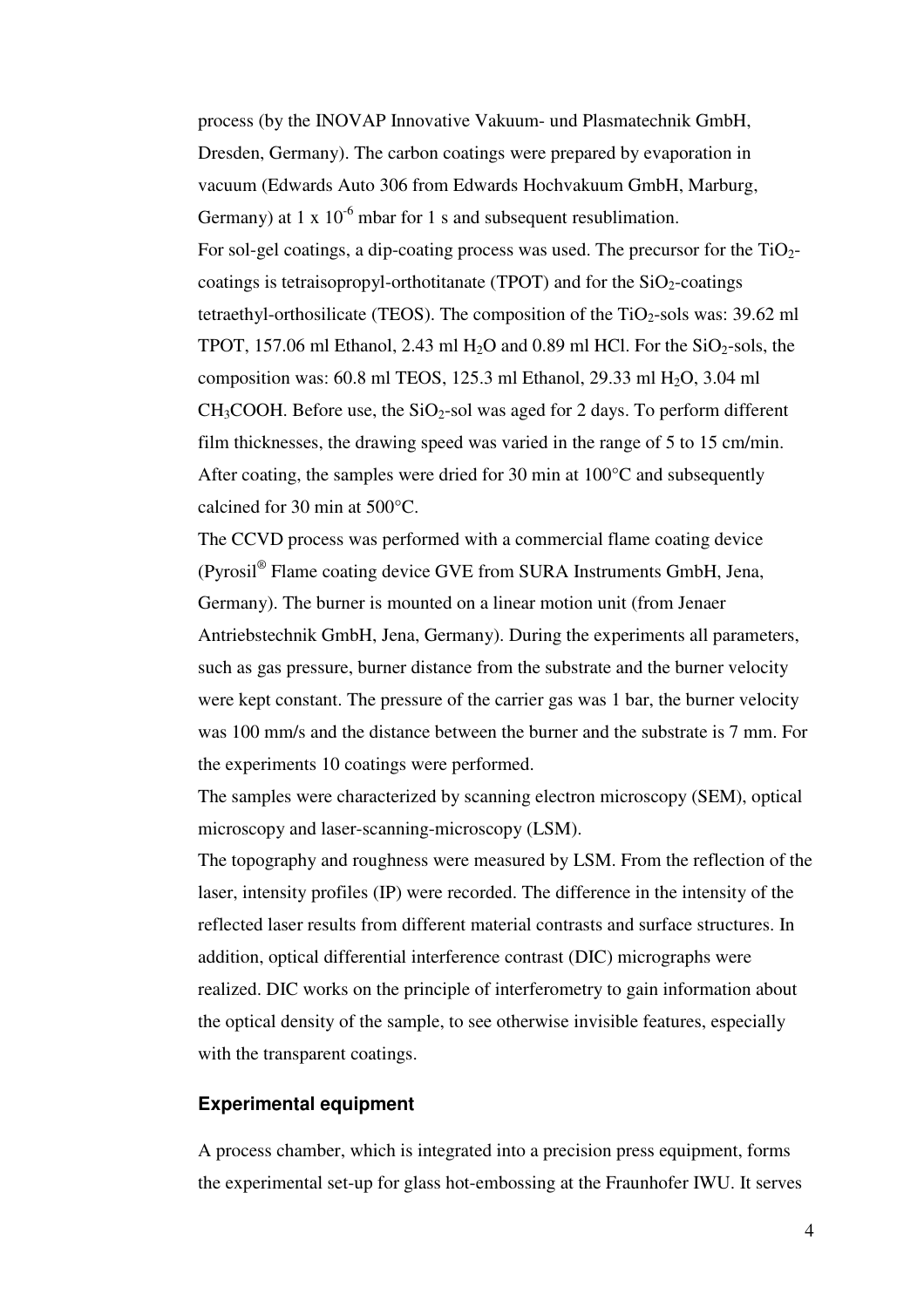as mounting for the die system, medium supply, as well as the sensors for process control. Positioning and load transmission are realized by the precision press equipment. For accurate hot embossing of the microstructure on a flat substrate, an exact controlling of the mould path is necessary. To satisfy these requirements, the press is equipped with four spindles and four synchronized servo-drives. The process set-up is shown in Fig. 1.

With this set-up a precise isothermal tempering can be ensured at forming temperatures up to 1000 °C. The temperatures are separately adjustable for the upper and the lower mould with a deviation of 1 Kelvin. The present structure of the tool system enables heating and cooling rates of 25 K/min. Significantly faster temperature changes do not seem meaningful due to the absolutely necessary isothermal tempering conditions. However, in combination with an additional preheating station process times of a few minutes could be realized.

With this testing set-up embossing forces up to 50 kN on a wafer of 50 mm diameter can be applied. To avoid oxidation as well as to assure a complete form filling of the microstructures, it is possible to work either within a vacuum range of 1 x  $10^{-3}$  mbar or under inert gas atmosphere.

#### **Determination of adherence and sticking behaviour**

For reference first, the adherence and sticking of an uncoated substrate was studied by a reproducible test sequence with an unsophisticated plane pressing mould of the high-temperature tensile material TZM (Titanium-Zirconium-Molybdenum). This material has a very high melting point, a low thermal expansion coefficient and a high thermal conductivity that makes it an ideal material for glass forming dies.

The adhesion of glass to the mould in the hot embossing process depends on several process parameters, from which the temperature and thus the glass viscosity has the largest effect. The practice-relevant process parameters, such as pressing power (10 bar), time of contact (60/120/180 s), inert gas pressure (5 mbar argon) were kept constant. The embossing temperature was increased gradually, until the sticking phenomena occurred, which means that the tool and the glass could not be separated any longer without destruction. This temperature will be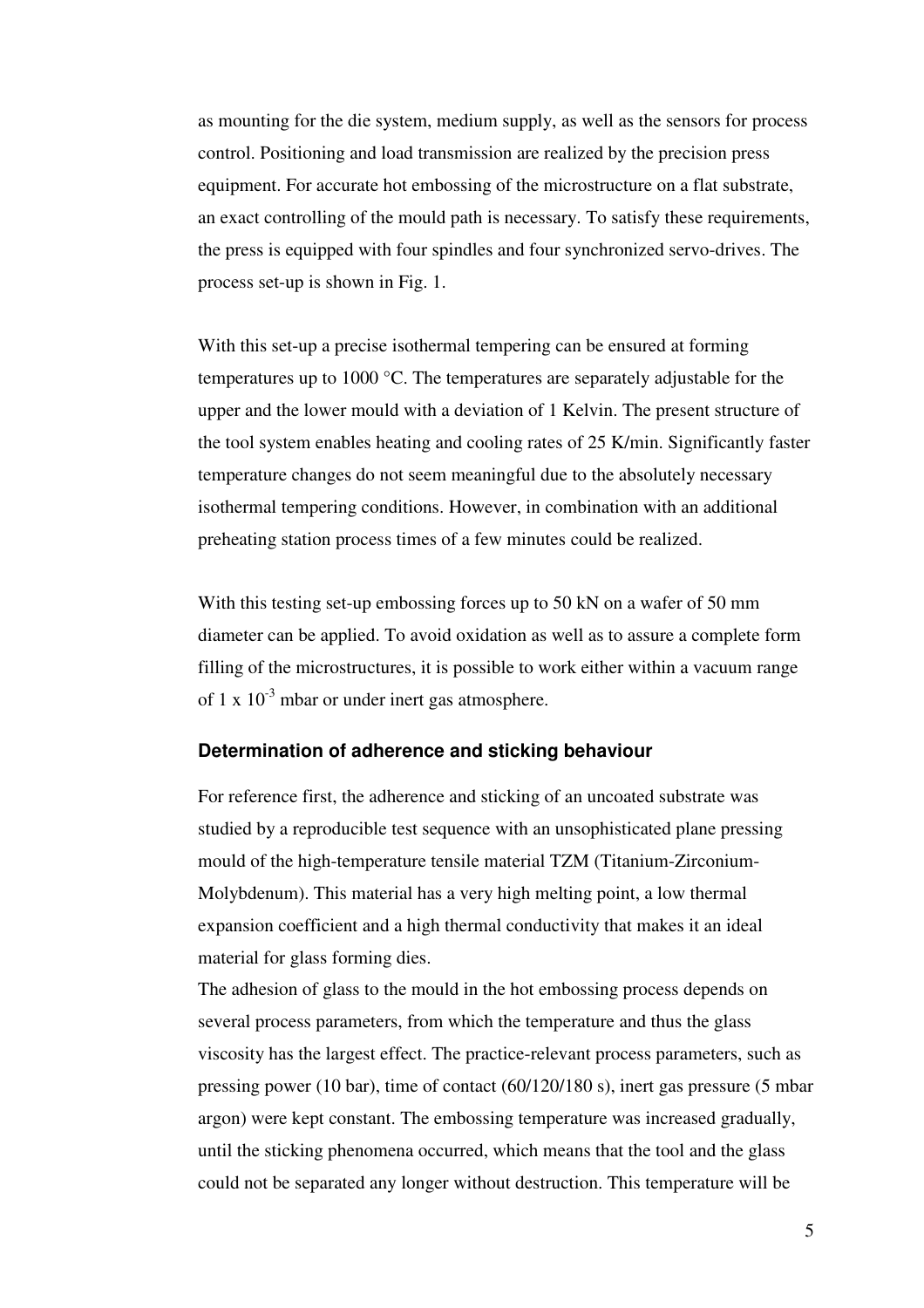denoted in the following as sticking temperature. The statistically reproducible adhesive forces occurring at lower temperature were determined. Both, the sticking temperature and the adhesive forces served afterwards as comparison criterion for coated glasses.

With the coated glass samples hot embossing tests were accomplished using the same conditions where sticking with the uncoated samples occurred. When the adhesive forces had decreased, the temperature was again gradually increased up to the softening point of the glass. The use of higher temperatures in hot embossing is not expedient, due to the fact that the glass would continue to deform after the forming process.

#### **Ductility test**

In order to determine the effects of the deformation of the coatings, it is advantageous to realize different strains with the same process conditions. Therefore, a flat TZM-tool with a diameter of 43 mm was used. Holes of 0.5 mm diameter have been drilled in the surface. The geometric arrangement of the holes is shown in Fig. 2. Pressing this round flat mould on a glass results in a drop of the pressure from a maximum in the centre to a minimum in the periphery. The glass flows into the holes increasing its surface whereby in each hole almost spherical lenses are formed. Following the surface growth the coating on the glass is stretched differently, depending on the pressure distribution from outside to the centre of the wafer. Hence, in one hot embossing experiment different layer elongations can be realized.

An embossing impetus (product of pressing force and duration of action) was chosen that the height of the formed lens resulting in the centre corresponds to the half of the hole diameter (height of  $A = 250 \text{ }\mu\text{m}$ ).

#### **Pressing of application structures**

In order to study the possible changes in the coating structure at edges and along steep walls further embossing moulds were realized. Laser-structured silicon carbide moulds were used with micro fluidic structures and other characteristic shapes which were similar to an application structure.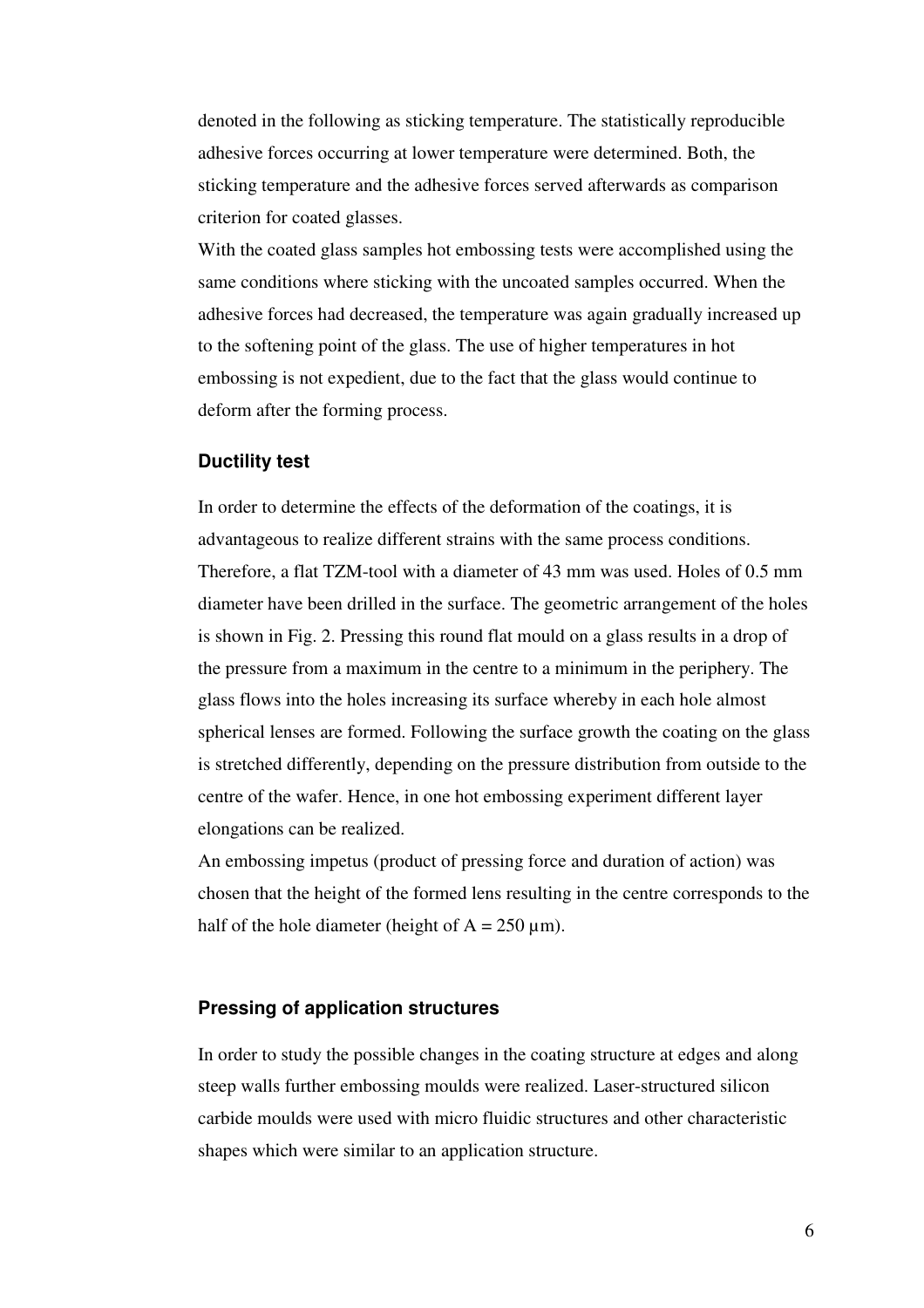The application demonstrator, a structured channel plate for a flow analysis system, is shown in Fig. 3. It exhibits a complex structure on a glass wafer in the size of a glass slide. The channel widths vary staggered from the left side of the part to the right from 500 µm to 753 µm, since fluid is added at 12 inlets in the analysis system but the flow of the fluid, which should be analyzed, is to be kept constant. The channel depth of  $100 \mu m$  is kept constant over the entire structured surface. The structure has been eroded with sloping edges, hence the channels at the bottom were narrower than at the top. The flank angle of the channels approximate 110°.

## **Results**

#### **Adherence and sticking behaviour**

The critical sticking disposition of an uncoated soda-lime-float glass was found at a temperature of 680°C ( $\eta = 10^{8.5}$  dPa\*s) and for Borofloat<sup>®</sup> at a temperature of 720 $^{\circ}$ C (η = 10<sup>9,2</sup> dPa<sup>\*</sup>s).

In Fig. 4 the influence of the coatings on the adhesive forces and the sticking temperature is presented.

It was verified by the experiments with all examined coatings, that the sticking temperature of the coated samples is shifted near to the Littleton-point of the glass. The adhesive forces could be reduced to less than 10%, compared with the uncoated glass.

#### **Coating expansion in the ductility test**

A typical hot embossing sample prepared by the ductility test is shown in Fig. 5 together with the mould. It can clearly be seen that the glass has flown into the holes and formed spherical lens shapes. Table 1 shows a summary of the average height of the mouldings resulting from the ductility samples with different coatings depending on the radius of the relevant holes.

Table 1: Average height of the hot embossed mouldings using the ductility tool

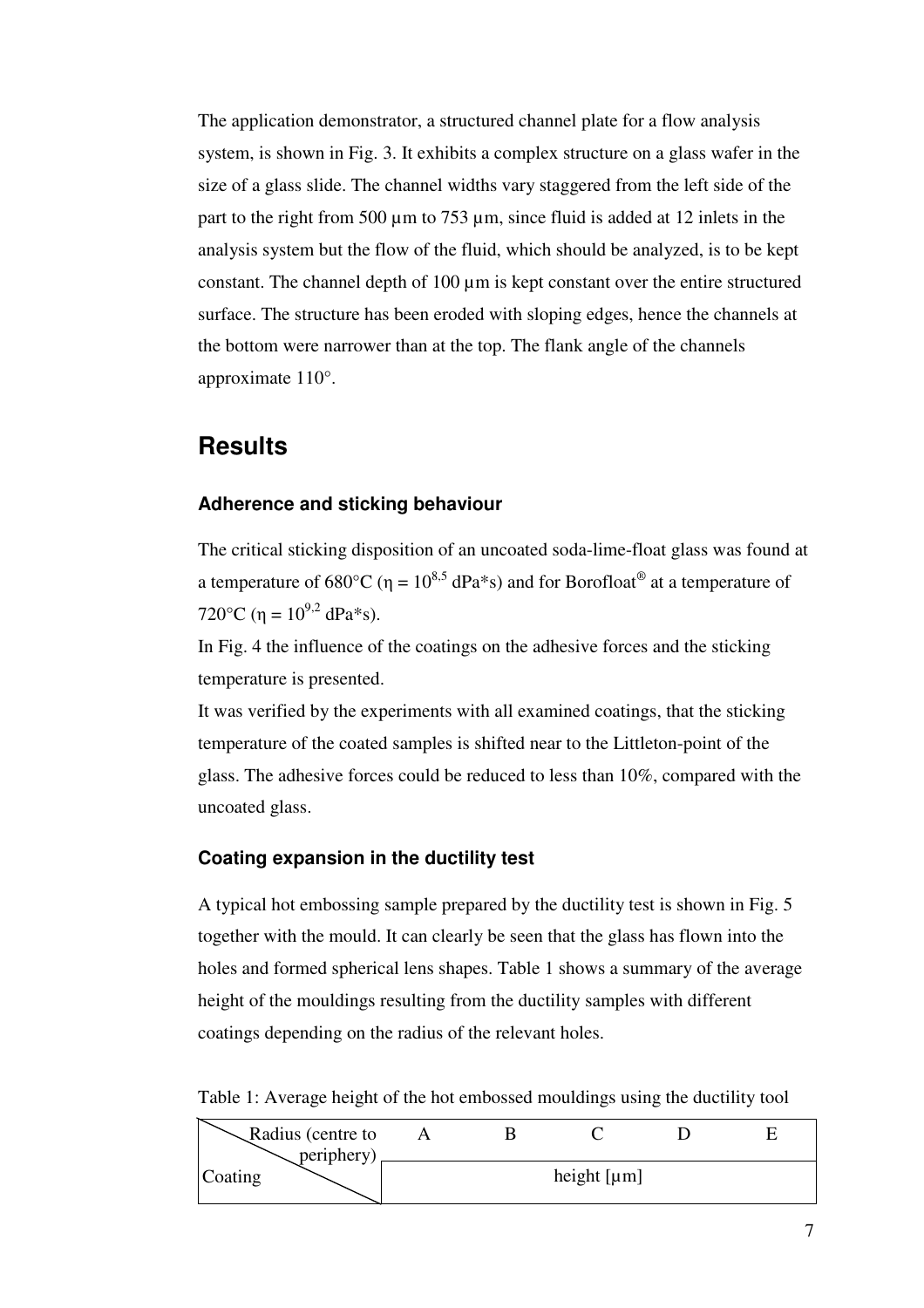| without (theoretical)   | 250 | 245 | 215 | 170 | 80  |
|-------------------------|-----|-----|-----|-----|-----|
| gold                    | 245 | 236 | 205 | 180 | 101 |
| carbon                  | 239 | 212 | 187 | 146 | 102 |
| SiO <sub>2</sub> (CCVD) | 240 | 235 | 216 | 180 | 90  |
| $SiO2$ (sol-gel)        | 259 | 245 | 195 | 150 | 80  |
| chromium                | 250 | 231 | 218 | 146 | 100 |

The height of the mouldings decreases from the middle of the sample (A) to the border (E). The height of the respective forming equates to the theoretical height. The deviation of the height at the same radius of one sample was less than 10%. Within the measurement deviation, the roughness (measured with LSM) of the mouldings is nearly the same and was quantified by 0.14  $\mu$ m  $\pm$  0.05  $\mu$ m.

The carbon coatings show small cracks at low deforming degrees. At higher deforming degrees, the cracks are larger and the layer is forming a soil like surface. Further deforming caused a growth and a proliferation of the cracks; hence the soils were getting smaller.

Fig. 6 shows intensity profiles of the coatings at the middle of the moulding are presented. The left picture shows a carbon coating at the middle of the ductility sample (A), which is attributed to the highest deforming degree. The dark cracks and the bright layer soils can clearly be distinguished. In the right image (radius E), some smaller cracks in the coating with few branching are visible.

A similar behaviour could be found with the chromium coatings. However, the cracks are thinner and the complete net is more branched, showing smaller soils in comparison to the carbon coatings.

With small deforming degrees, also the  $TiO<sub>2</sub>$  (sol-gel) coatings showed fine cracks. In the range of higher deforming degrees, the cracks initially grow, then the crack width remains approximately constant, while the quantity and branching of the cracks increase. Fig. 7 shows a DIC-micrograph of a  $TiO<sub>2</sub>$ -coating with highly branched cracks, which results from a high deforming degree in the middle of the ductility sample (B).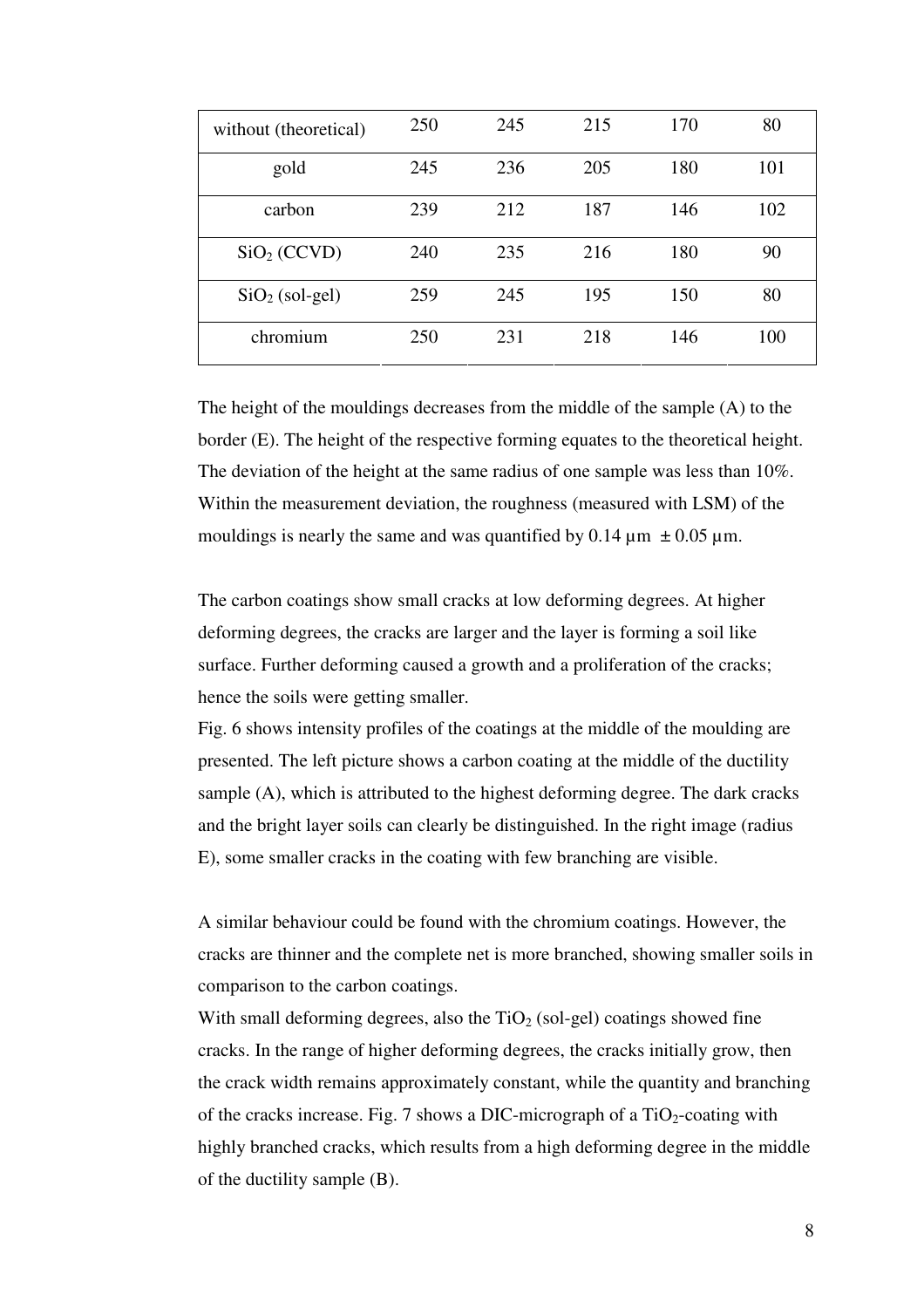The  $SiO<sub>2</sub>$  coatings, deposited by the CCVD process are faultless at the outer radius (E). But with higher deforming degrees cracking of the coating can be found which are similar to the  $TiO<sub>2</sub>$ -coatings. Higher deforming degrees result in an increase of crack branching.

The  $SiO<sub>2</sub>$ -coatings, deposited by the sol-gel method, showed completely different crack behaviour. In comparison to the other coatings, the cracks are approximately perpendicular to the radius of the lens. The higher the deforming degree the larger number of cracks could be observed.

A typical SEM-micrograph of a moulding with a  $SiO<sub>2</sub>$ -sol-gel coating at medium deformation degree (D) is presented in Fig. 8. The coating layers appear like a thin skin with the coaxial cracks aforementioned. The deviation of the edge from a theoretical circle results from the geometry of the hole.

The ductility tests of gold coatings results in a change of the surface structure. These changes were caused by an evaporation of the gold but not by the forming process.

Table 2 shows the valuation of the coatings after the ductility test. The numbers illustrate the failure of the coatings corresponding to the expansion. The increasing number represents a higher failure. The coatings of chromium and gold show the lowest failure and the  $TiO<sub>2</sub>$ -coatings were marginally worse.

| Radius       | Elonga<br>tion | coatings     |             |                  |                  |                  |              |
|--------------|----------------|--------------|-------------|------------------|------------------|------------------|--------------|
|              | [%]            | gold         | carbon      | SiO <sub>2</sub> | TiO <sub>2</sub> | SiO <sub>2</sub> | chromiu      |
|              |                |              | $(sol-gel)$ | $(sol-gel)$      | (CCVD)           | m                |              |
| $\mathbf{A}$ | 50             | III          | IV          | IV               | III              | III              | III          |
| B            | 49             | $\mathbf{I}$ | IV          | IV               | $\rm III$        | $\mathbf{I}$     | $\mathbf{I}$ |
| $\mathbf C$  | 43             | $\rm II$     | IV          | $\rm III$        | $\mathbf{I}$     | $\mathbf{I}$     | $\mathbf{I}$ |
| D            | 34             | $\mathbf I$  | $\rm III$   | $\mathbf{I}$     | $\mathbf I$      | $\mathbf I$      | $\mathbf I$  |
| ${\bf E}$    | 16             | $\mathbf I$  | I           | $\mathbf{I}$     | $\mathbf I$      | $\mathbf I$      | $\mathbf I$  |
|              |                |              |             |                  |                  |                  |              |

Table 2: Damage of the coatings at different elongations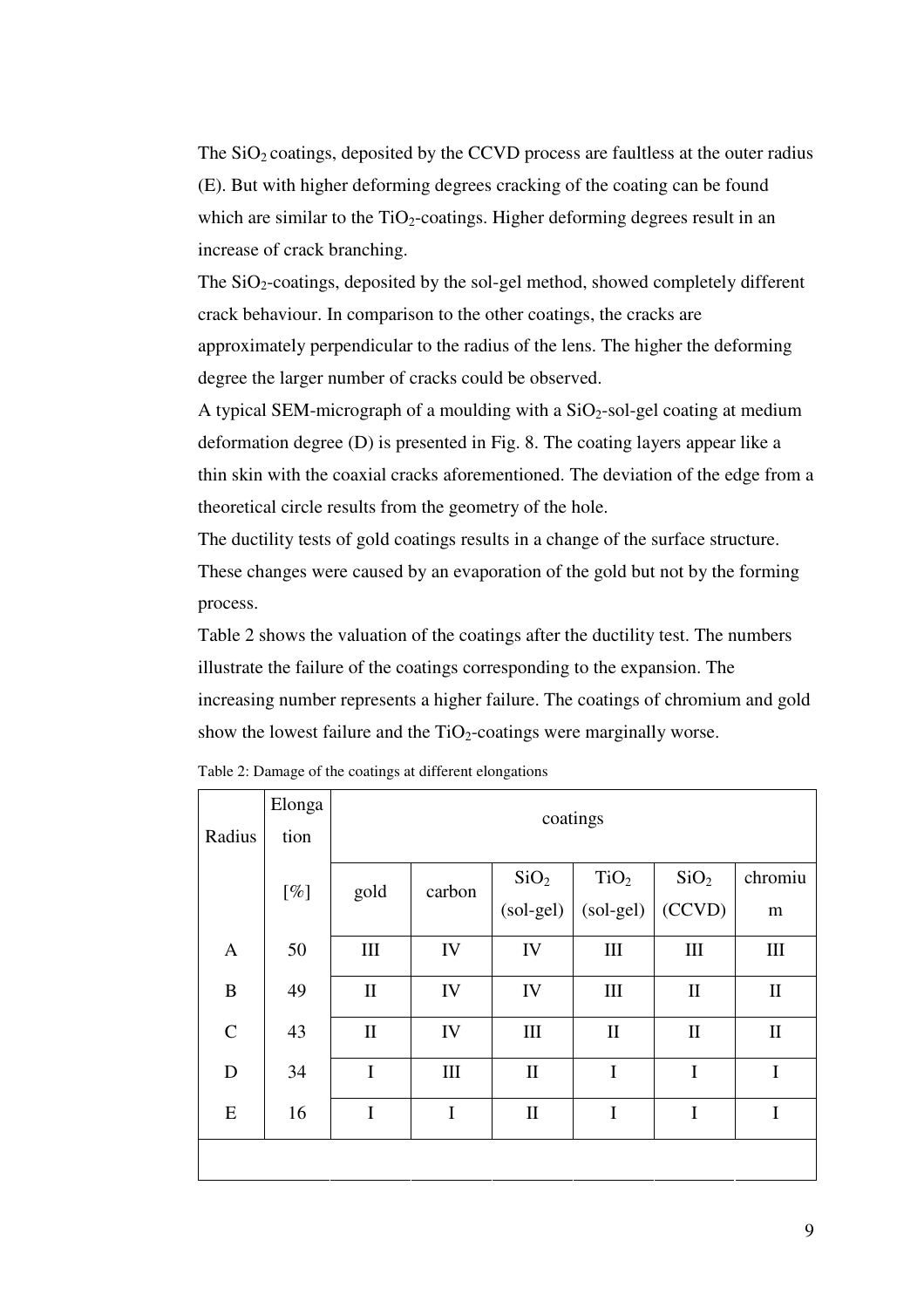| explanation | IV - heavy damage of the<br>coating   | $ II - low$ damage of the coating        |  |
|-------------|---------------------------------------|------------------------------------------|--|
|             | III - medium damage of the<br>coating | I - no/marginal damage of the<br>coating |  |

The geometry and the accuracy of the formed lenses, determined with LSM and SEM, correspond to the used tool.

#### **Embossing of micro fluidic structures**

The application structure for a flow analysis system was hot embossed in sodalime float glass coated with  $SiO<sub>2</sub>$  (CCVD), carbon or chromium. The basic embossing parameters resulted already in a very good replication quality, however with several edge breakouts at small radii of the channel structure. The attempt to decrease these breakouts by an extended relaxation time was not satisfactory. Glass breakouts were indeed no longer observed, however, the adhering forces between tool and glass induced a warping of the structure after embossing.

For the determination of the necessary embossing impetus the complete replication of the structure within a test series was accomplished. Here, the embossing impetus was slowly increased, until a complete filling of the structure was reached, i.e. the tool structure was completely embossed without any shape distortion as shown in Fig. 9.

Fig. 10 shows two embossing results with different impetuses. On the upper image clearly a still strong shape distortion between channel structure and embossing level can be observed. The channel of the desired application structure does not possess a rectangular cross section, which could lead to leakages between two channels. However, the sample on the lower image shows a completely transferred structure. The embossing impetus was approx. 40% higher in comparison to the sample on the upper figure along with otherwise unchanged embossing parameters. With the optimized process parameters the application structure could be hot embossed defect-free.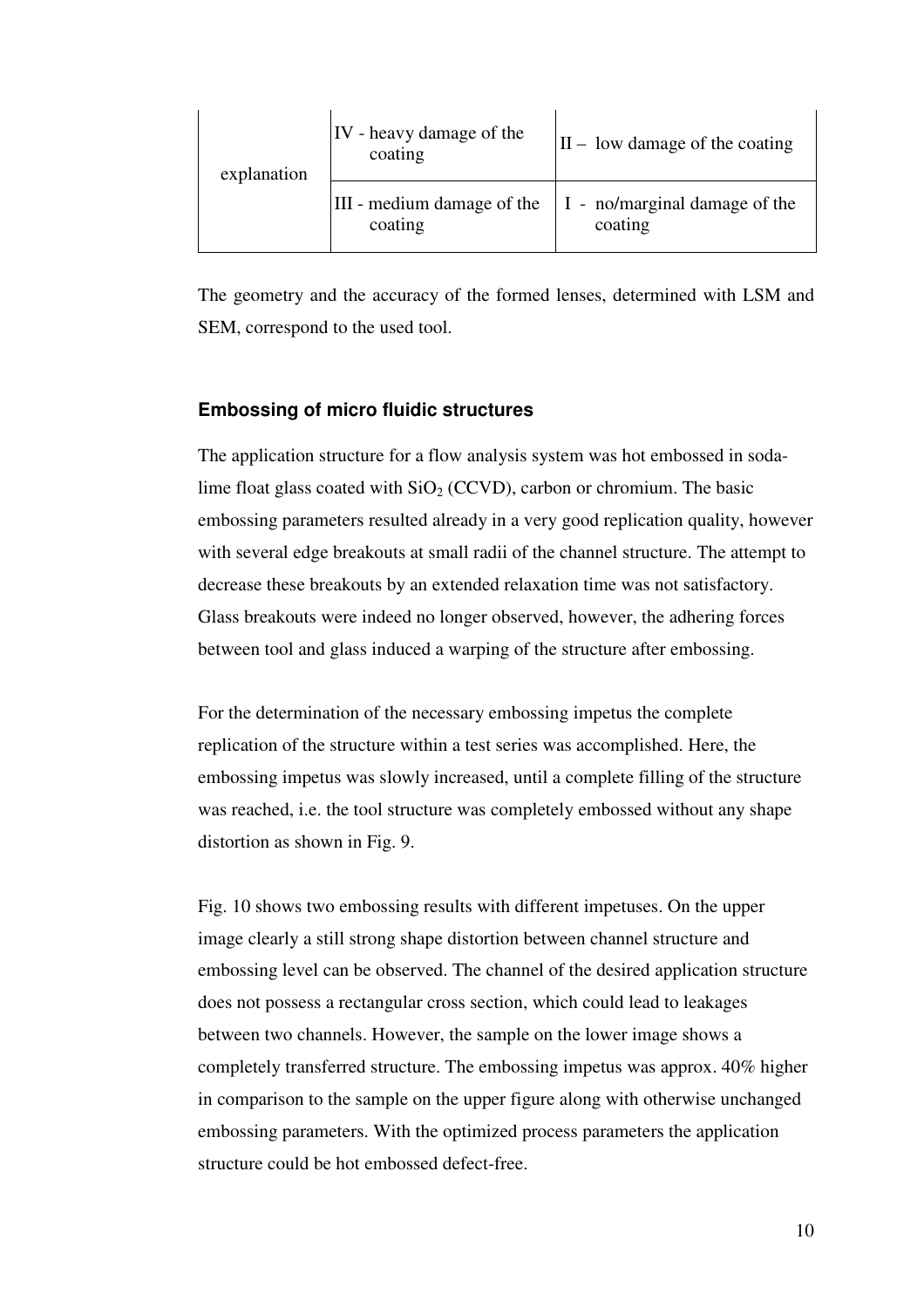The topography of the embossed cavity, with respect to the complete moulding and the reliable replication without a disruption of borders, is shown in Fig. 11. The bright part in Fig. 12 represents a polished cross-section of a moulded channel. During the sample preparation, some spalling at the borders may exist. The dark area in the middle of Fig. 12 results from a tilt of the sample.

|                                  | carbon              | $SiO2 (Sol-Gel)$    | chromium            |
|----------------------------------|---------------------|---------------------|---------------------|
| $depth$ [ $µm$ ]                 | $107 \pm 4$         | $104 \pm 4$         | $102 \pm 1$         |
| angle left $\lceil \circ \rceil$ | 121 $\pm 5^{\circ}$ | 114 $\pm 7^{\circ}$ | 110 $\pm 3^{\circ}$ |
| angle right $[°]$                | $108 \pm 4^{\circ}$ | 110 $\pm 4^{\circ}$ | $111 \pm 1^{\circ}$ |

**Table 3: Flank angle of the embossed glass structure measured in the polished cross-section** 

The measured parameters of the polished cross-section are shown in Tab. 3. The desired embossing depth is obtained within the allowed tolerance range. The angles at the borders correspond with the geometry of the applied mould.

## **Discussion and Conclusion**

Isothermal hot embossing of coated glass wafers enables to mould functional structures of micro system technology in a reliable manufacturing process. For exact structure replication, the obstructive sticking effects can be minimized by coating of the flat glass substrate. The sticking temperature of the coated glasses is even higher than the temperature process range, which is feasible for micro structuring. Generally, all examined coatings can be used to prevent the sticking of the glass in the hot embossing process.

In a certain range, all coatings are ductile. However, at larger deformation degrees, the coatings fail, usually in form of cracks. This does not necessarily lead to an impairment of the embossing i.e. the forming process. The chromium, gold and  $SiO<sub>2</sub> (CCVD)$  coatings shows the least failure. However, the other coatings could not be excluded from further research, due to the fact that the effect of the adherence and the sticking is not yet clarified, which has to be a matter of following research. If the coatings, in spite of failure, prevent the sticking, it should have no influence for the most applications. After the forming process it is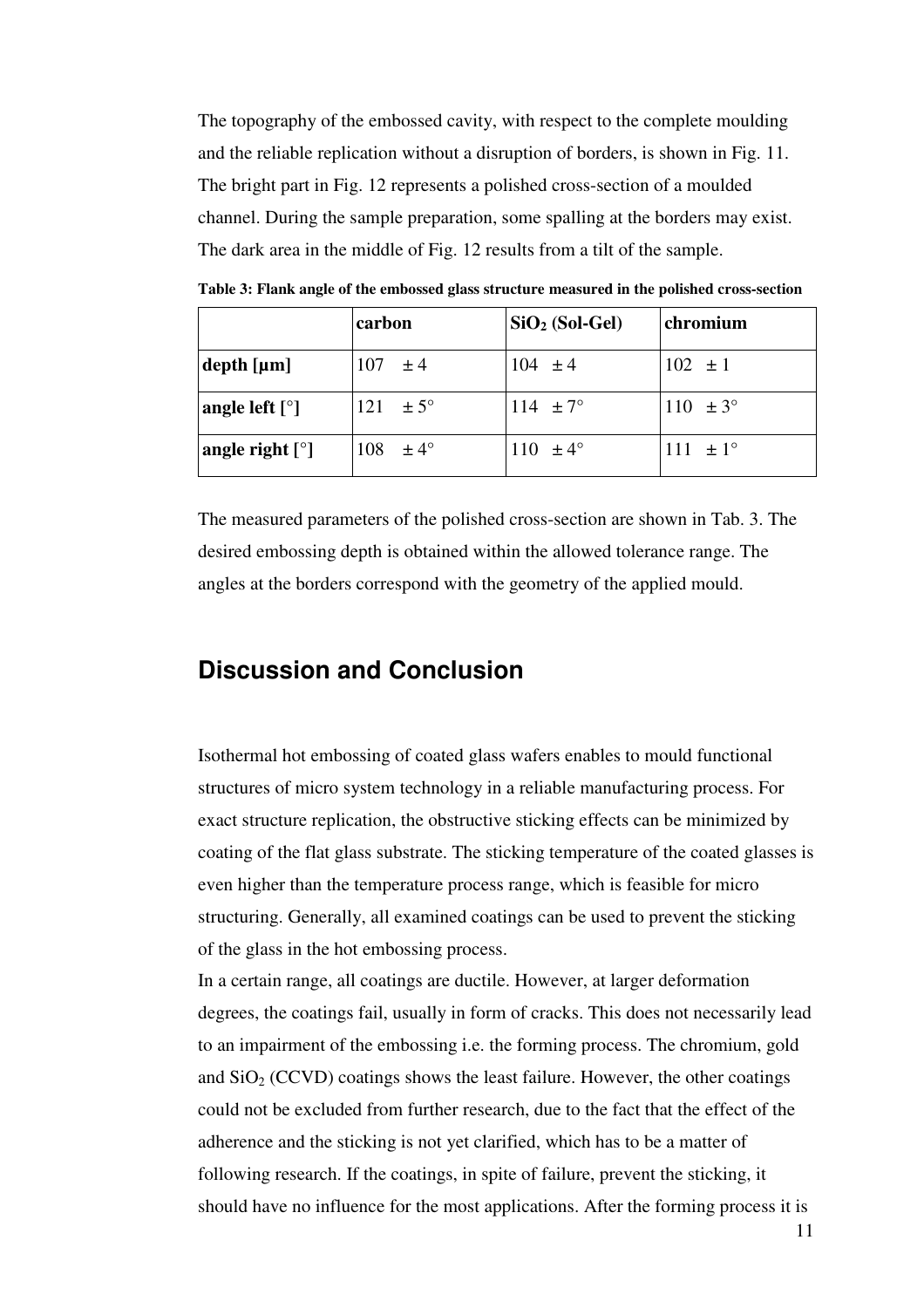possible to remove the non-oxide coatings, hence no limitations of the applications are to be due. Because of their chemical and physical properties, the oxide coatings were not obstructive for microfluidic applications. The influence of the coatings on optical applications is subject of further investigations. The deviation of the height of the moulded lenses from the theoretical one (shown

in Tab. 1) can be explained by a tilt of the tool.

The experiments demonstrate that the best replication of the structures requires to use a process with a very narrow field of process parameters. The sole adjustment of one parameter, such as pressing temperature (i.e. moulding viscosity) or the relaxation time, does not necessarily result in a better accuracy of the shape after embossing. The structures can be moulded defect-free and with high accuracy, if the process parameters are optimized. The measurement and the comparison of the moulded structures with the mould shows, that the quality is limited by the shape accuracy of the moulding tool.

The coating of the glass enables to use the hot embossing at high shear rates and at low viscosities. This has a positive effect to the accurate reproduction of surface details as well as the cycle time for embossing. Furthermore, the deleterious internal stress in the glass will be strongly reduced during hot embossing. By contrast, machining and erosive manufacturing methods cause rough surfaces, impair the glass at the machining unit and often require a finishing (Belloy 2002 et al.; Lim 2004). Analogous limitations were considered for etching processes. However, they were constrictive to special photo structurable glasses (Schubert et al. 2006; Tay et al. 2006). These processes are economically justifiable for prototyping and small series.

Other moulding processes, such as precision moulding or micro hot embossing are available for small, single optical components, e.g. one-side spherical and nonspherical lenses. These processes are limited for few special glasses, requires expensive and difficult machinable moulding materials (cemented carbide, ceramics) with non-sticking tool-coatings (Klocke et al. 2004; Takahashi et al. 2007; Hock et al. 2003; Schubert et al. 2006). By contrast, the new coating strategy enables the structuring of glasses with high sticking affinity, such as borosilicate glass and expands the range of tool materials.

With hot embossing of coated glasses, the manufacturing of high extensive geometries in µm-range for large-scale micro structuring of inorganic glasses is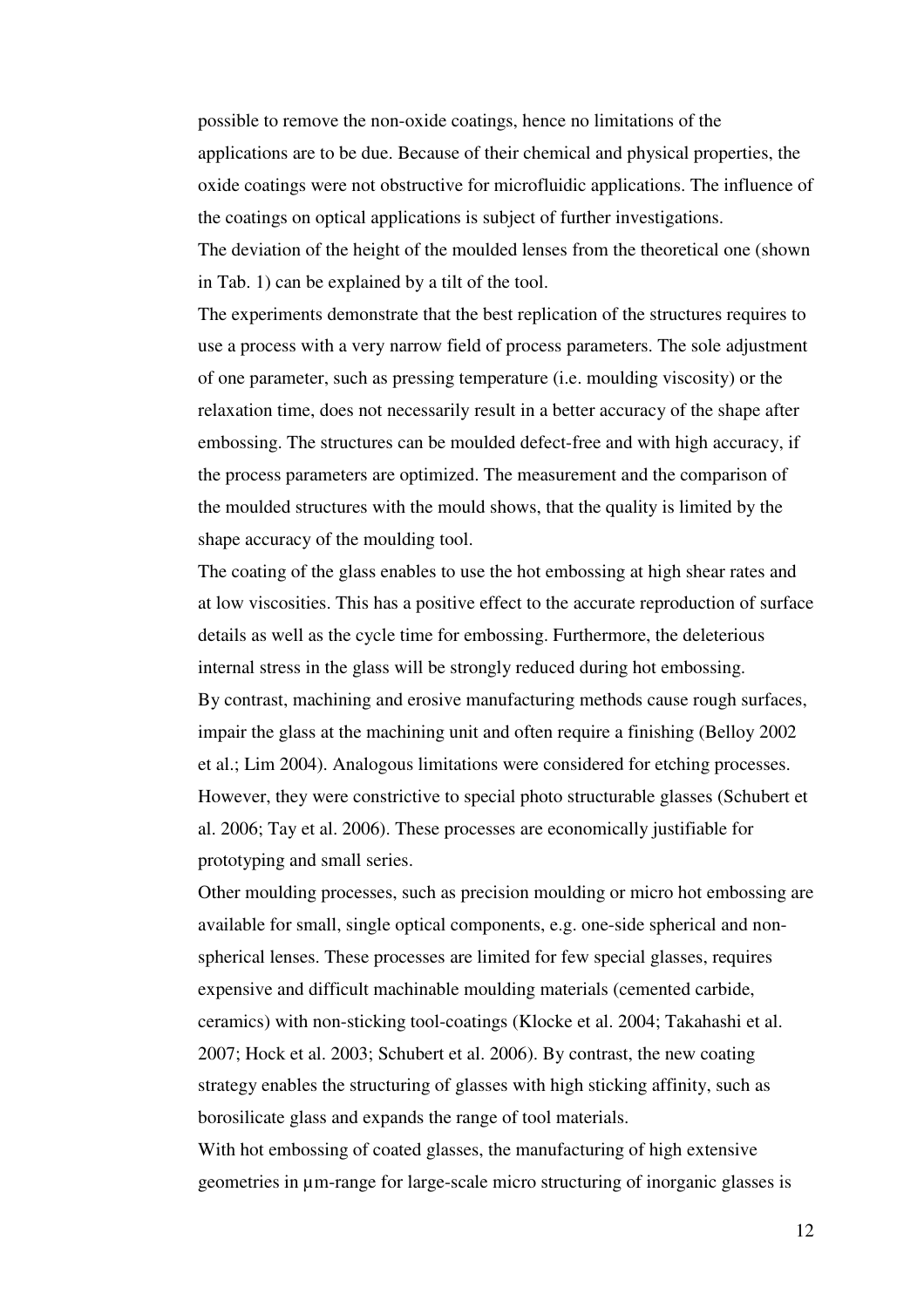possible. This technology enables a higher vertical range of manufacture for the glass industry. Hence, not only preformings, but also complete components can be provided.

#### Acknowledgement

The research project AIF 245 ZBR of the European Society of Thin Films was promoted by the "Collective Research for SMEs" (IGF), with support from the budget of the Federation of Industrial Research Associations (AiF), Cologne, Germany. The project was financed with funds from the Federal Ministry of Economics and Technology, Berlin, Germany. We would like to thank all funding organizations.

### **References**

Belloy E, Pawlowski A-G, Sayah A, Gijs MAM (2002) Microfabrication of High-Aspect Ratio and Complex Monolithic Structures in Glass. J Microelectromech Syst 11 (5): 521-527 Brinksmeier E, Riemer O, Preuß W, Klocke F, Pfeifer T, Weck M, Michaeli W, Mayr P, Stock HR, Mehner A, Goch G, Lucca DA (2004) Process chains for the replication of complex optical elements. Ann WGP Prod Eng 11(1): 61–64

Hock M, Schäffer E, Döll W (2003) Composite coating materials for the moulding of diffractive and refractive optical components of inorganic glasses. Surf Coating Tech 163 & 164: 689–694

Katsuki M (2006) Transferability of glass lens molding. Proc. SPIE6149

Khan-Malek C, Robert L, Boy JJ, Blind P (2007) Deep microstructuring in glass for microfluidic applications. Microsyst Technol 13(5-6): 447–453

Klocke F, Pongs G (2004) Precision glass molding of optical components. Ann WGP Prod Eng 11(1): 21–24

- Lim CH (2004) Surface polishing of three dimensional microstructures. J Microelectromech Syst, 17th IEEE International Conference on. (MEMS) 709-712
- Rieser D (2004) Untersuchungen zum Klebe- und Abriebverhalten von Formenwerkstoffen für die Heißformgebung von anorganischem Glas. P.h.D. Thesis, University Karlsruhe
- Rieser D, Spieß G, Manns P (2007) Investigations on glass-to-mold sticking in the hot forming process, J Non-Crystal Solids 354: 1393–1397
- Schubert A, Edelmann J, Burkhardt T (2004) Micro structuring of borosilicate glass by hightemperature micro-forming. Microsyst Technol, 12(8): 790–795
- Tay FEH, Iliescu C, Jing J, Miao J. (2006) Defect-free wet etching through pyrex glass using cr/au mask. Microsyst Technol 12(12): 935–939